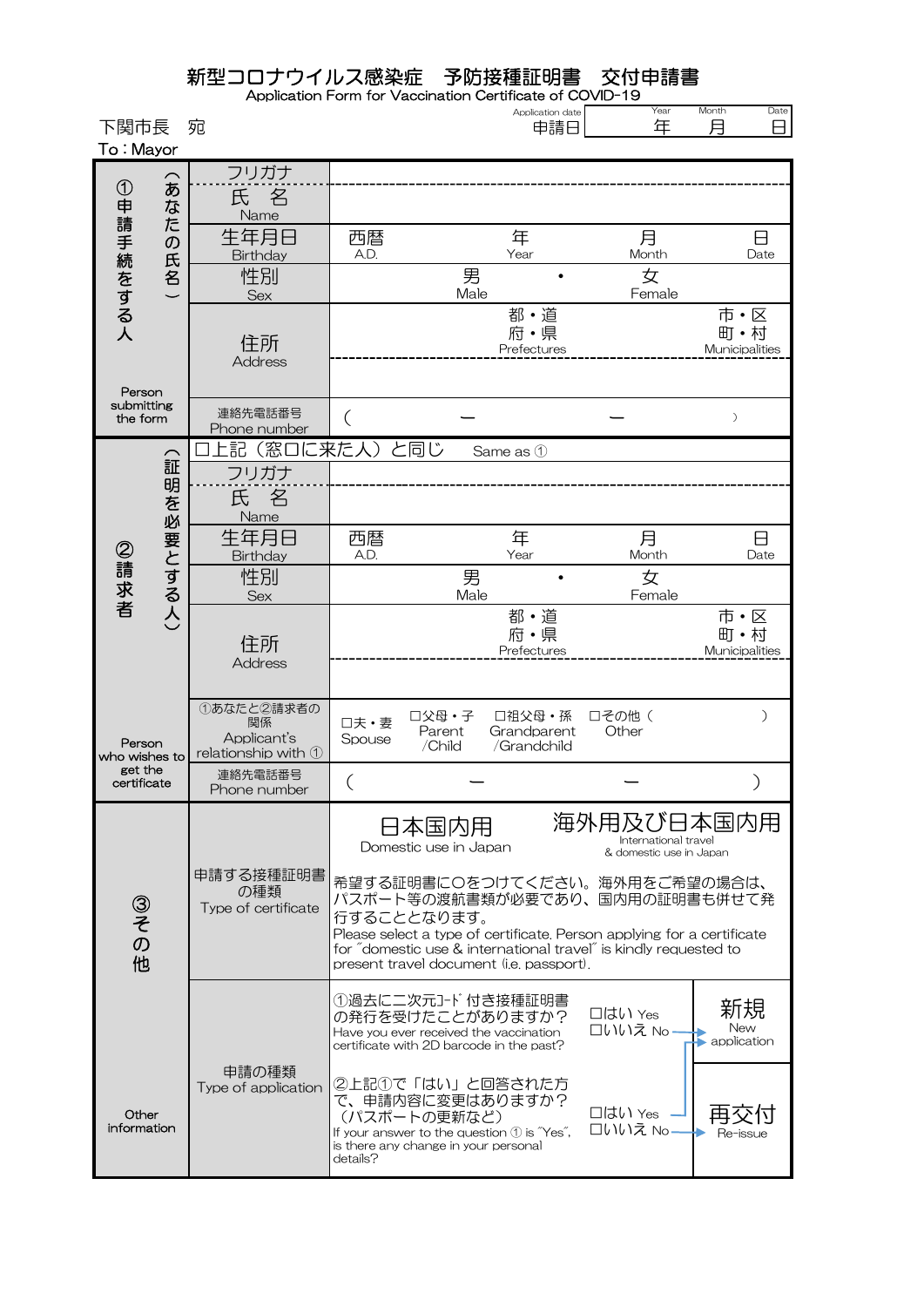|                             | 備考:証明書の種類について<br>Re: Type of certificate    | 「接種証明書(日本国内用)」と「接種証明書(海外用及び日本国内用)」は、下表のとおり、記載内容が異なりま<br>すので、ご留意の上で申請いただきますようお願いします。なお、「接種証明書(海外用及び日本国内用)」には、二<br>次元コードが2つ(「日本国内用・海外用」と「海外用」)記載されます。<br>There are 2 types of the vaccination certificates as below, one for domestic use and another for domestic use &<br>international travel. Please select a type of certificate you wish to receive. On the certificate for domestic use &<br>international travel, 2 types of 2D barcodes are printed. |                                                                                                                                                                                                                                                                             |                                                                                                                                                                                                                                                                                                                                                                      |  |
|-----------------------------|---------------------------------------------|-------------------------------------------------------------------------------------------------------------------------------------------------------------------------------------------------------------------------------------------------------------------------------------------------------------------------------------------------------------------------------------------------------------------------------------------------------------|-----------------------------------------------------------------------------------------------------------------------------------------------------------------------------------------------------------------------------------------------------------------------------|----------------------------------------------------------------------------------------------------------------------------------------------------------------------------------------------------------------------------------------------------------------------------------------------------------------------------------------------------------------------|--|
|                             |                                             | 日本国内用 接種証明書<br><b>Vaccination Certificate</b><br>for domestic use in Japan)                                                                                                                                                                                                                                                                                                                                                                                 |                                                                                                                                                                                                                                                                             | 海外用及び日本国内用 接種証明書<br>(Vaccination Certificate for domestic use in Japan &<br>international travel)                                                                                                                                                                                                                                                                    |  |
|                             | 二次元コード<br>2D barcode                        | あり (1つ one barcode)<br>SMART Health Cards (注1)                                                                                                                                                                                                                                                                                                                                                                                                              | あり (2つ two barcodes)<br>ICAO VDS-NC (注2)                                                                                                                                                                                                                                    | <b>SMART Health Cards</b>                                                                                                                                                                                                                                                                                                                                            |  |
|                             | 人定事項<br>Person<br>information               | 姓名(漢字ありローマ字なし)<br>Name (in Japanese)<br>(or as in the certificate of residence)<br>生年月日 Date of birth                                                                                                                                                                                                                                                                                                                                                       | 姓名 (漢字ありローマ字あり)                                                                                                                                                                                                                                                             | Name (in Japanese & English)<br>生年月日 Date of birth<br>国籍·地域 Nationality/Region<br>旅券番号 Passport number                                                                                                                                                                                                                                                               |  |
| 券面上<br>Paper<br>certificate | 接種記録<br>Vaccination<br>record               | 接種年月日 Vaccination date<br>ワクチンの種類 Vaccine type<br>メーカー Manufacturer<br>製品名 Product name<br>製造番号 Lot number<br>接種国 Country of vaccination<br>※日本語・英語で記載<br>*Printed in Japanese & English                                                                                                                                                                                                                                                                    |                                                                                                                                                                                                                                                                             | 左記に同じ<br>as shown on the left                                                                                                                                                                                                                                                                                                                                        |  |
|                             | 証明主体<br>その他事項<br><b>Issuer &amp; others</b> | 証明書発行者 Certificate Issuance Authority<br>日本国厚生労働大臣 Ministrer<br>証明書ID Certificate Identifier<br>証明書発行年月日 Issue Date<br>※日本語・英語で記載<br>*Printed in Japanese & English                                                                                                                                                                                                                                                                                         |                                                                                                                                                                                                                                                                             | 左記に同じ<br>as shown on the left                                                                                                                                                                                                                                                                                                                                        |  |
|                             |                                             | 日本国内用<br>Domestic use in Japan                                                                                                                                                                                                                                                                                                                                                                                                                              | 日本国内用・海外用<br>Domestic use in Japan<br>& International travel                                                                                                                                                                                                                | 海外用<br>International travel                                                                                                                                                                                                                                                                                                                                          |  |
|                             | 二次元コード規格<br>Specification                   | <b>SMART Health Cards</b>                                                                                                                                                                                                                                                                                                                                                                                                                                   | 左記に同じ<br>as shown on the left                                                                                                                                                                                                                                               | <b>ICAO VDS-NC</b>                                                                                                                                                                                                                                                                                                                                                   |  |
| 二次元<br>コード<br>2D<br>barcode | 搭載データ<br>項目<br>Date element                 | ※電子署名あり digitally signed<br>発行者 Issuer<br>氏名 (漢字) Name (in Japanese)<br>生年月日 Date of birth<br>ワクチンコード Vaccine code<br>(ワクチンの種類、ワクチンの製品名<br>Vaccine, Vaccine brand)<br>ワクチン接種年月日<br>Vaccination date<br>接種実施者 Vaccination authority<br>製造番号 Lot number                                                                                                                                                                                                       | ※電子署名あり digitally signed<br>発行者 Issuer<br>氏名(漢字及びローマ字)<br>Name (in Japanese & English)<br>生年月日 Date of birth<br>ワクチンコード Vaccine code<br>(ワクチンの種類、ワクチンの製品<br>名 Vaccine, Vaccine brand)<br>ワクチン接種年月日<br>Vaccination date<br>接種実施者 Vaccination<br>authority<br>製造番号 Lot number | ※電子署名あり digitally signed<br>証明書発行国 Issuing country<br>氏名(ローマ字) Name (in<br>English)<br>生年月日 Date of birth<br>旅券番号 Passport number<br>証明書ID Certificate Identifier<br>ワクチンの種類 Vaccine<br>ワクチンの製品名 Vaccine<br>brand<br>ワクチン接種年月日<br><b>Vaccination Date</b><br>ワクチン接種回数 Dose number<br>ワクチン接種国<br>Vaccination country<br>接種責任者 Administering centre<br>製造番号 Lot number |  |
|                             |                                             | 注1:SMART Health Cards規格:民間IT企業の共同プロジェクト「VCI」が策定した健康証明書用の規格。<br>*1. SMART Health Cards: A standard of the digital health certificate specified by the Vaccine Credential Initiative,<br>注2:ICAO VDS-NC規格:国連専門機関の一つである国際民間航空機関(ICAO)が策定した健康証明書用の規格。<br>*2: ICAO VDS-NC: A standard of the digital health certificate specified by the International Civil Aviation Organization (ICAO).                                                                       |                                                                                                                                                                                                                                                                             |                                                                                                                                                                                                                                                                                                                                                                      |  |

r